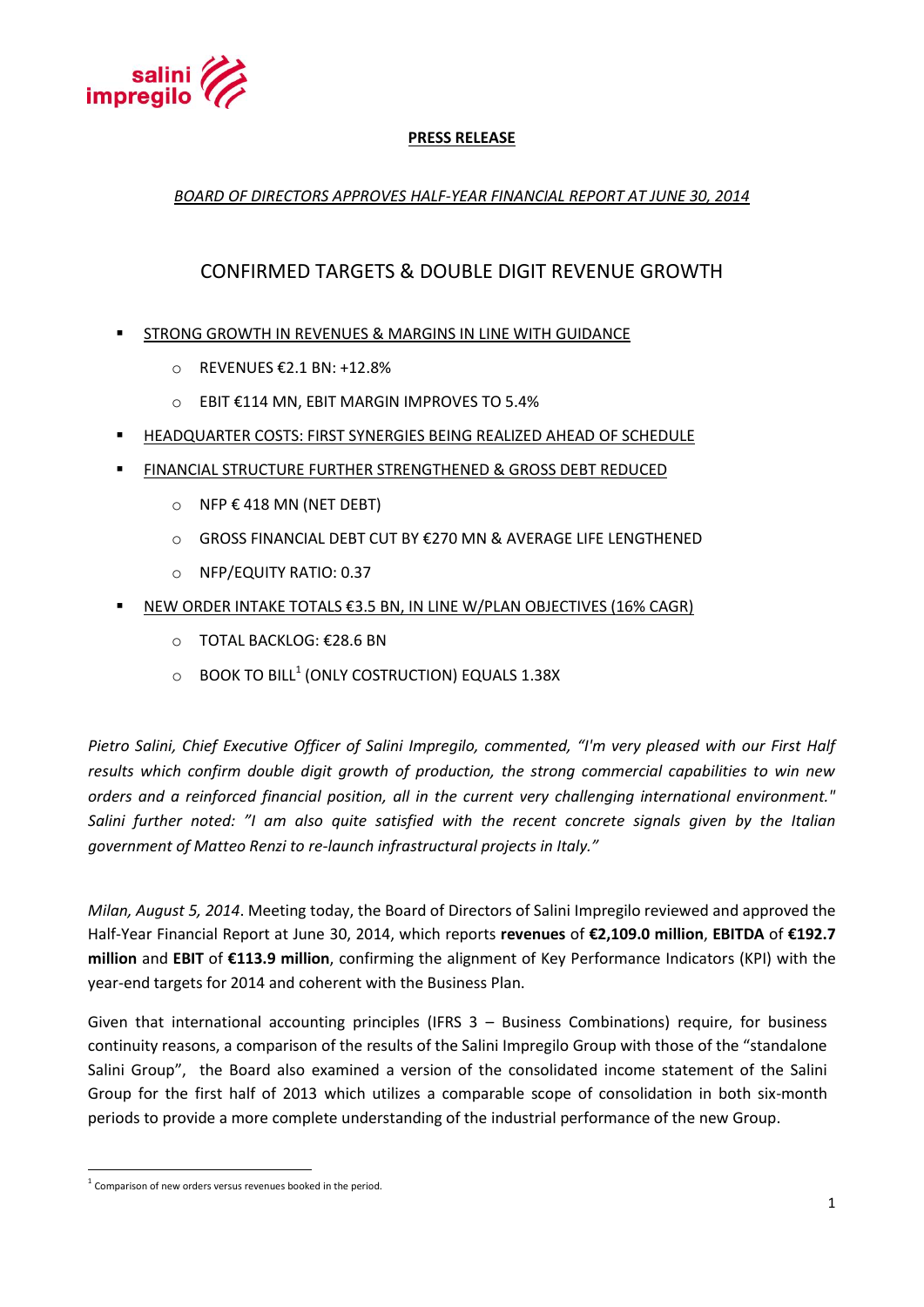

## **Main consolidated economic-financial results of the Salini Impregilo Group at June 30, 2014, compared with June 30, 2013 (comparable scope of consolidation)**

In the first half of 2014, the Salini Impregilo Group reported **total revenues** of **€2,109.0 million** (€1,868.8 million), an increase of **12.8%** compared with the same period last year. The development in revenues reflects the positive effects of the production of several large projects (Ethiopia, Denmark and Poland) and the resumption of activity on the Panama Canal project, which had been temporarily interrupted in the first quarter of 2014. This growth corresponds to an acceleration of revenues in the second quarter, which, in fact, reported an increase equal to 46% compared to First Quarter 2014 revenues.

In the First Half of 2014, **EBITDA** amounted to **€192.7 million** (€192.2 million), with an EBITDA margin of **9.1%,** substantially in line with the year-end target (10%). Second quarter **EBITDA** totalled **€104** million, a **gain** of **18%** compared with the first quarter of 2014.

**Total operating costs** amounted to €1,916.3 million (€1,676.7 million). Headquarter costs equalled €83.3 million, with a reduction of circa €17 million compared to the 2014 budgeted costs, showing the first effects of synergies projected in the 2014-2017 Industrial Plan. The increase of €239.6 million in operating costs, tied primarily to higher service costs, including subcontracts and other operating expenses, is directly related to the increase in production generated by a few orders.

**The operating result (EBIT)** amounted to **€113.9 million** (€116.5 million), for an **EBIT margin** (Return on Sales) of **5.4%**, higher than the year-end target for 2014 (>5%). Continuing the analysis of Q2 on Q1, **EBIT** totalled **€69 million**, increasing by **53%** compared with the First Quarter (€45 million). Because of this gain, the **EBIT margin** (Return on Sales) improved from 5.2% to **5.5%** in the second quarter.

At €78.8 million, depreciation and amortization expense was in line with the first half of 2013 (€75.7 million). Capital expenditures reflected a policy that, while consistent with a conservative approach, will continue to support ongoing activities and the development of new projects. In line with this strategy, the Group carried out net capital expenditures of  $\epsilon$ 101.7 million in the First Half of 2014. Capex was mainly undertaken in relation to some large recently awarded projects in Australia, Qatar and Chile as well as projects already existing in Ethiopia.

The combined result of **financial transactions and equity investments** was a **net expense of €81.8 million** (€38.7 million). Taken separately, financial transactions generated a net charge of €86.8 million (negative €42.6 million), which includes foreign exchange losses of €35.9 million. The main cause of this loss is a nonrecurring charge of about €55 million deriving from the adoption by the Group of the new official exchange rate called SICAD 2 to translate its net financial assets denominated in the Venezuelan currency (called Bolivar Fuerte or VEF), effective as of June 30, 2014. Equity investments contributed a positive result of €5.0 million (€3.9 million).

The **result from non-current assets held for sale** was positive by **€55.3 million** (€74.7 million). This amount includes the capital gain realized on the sale perfected last May and the loss recorded in the period of Fisia Babcock Environment G.m.b.H., for a total value of €85.1 million, and the losses of Todini Costruzioni Generali S.p.A. and its subsidiaries amounting to € 26.2 million, and the losses of CDR (WTE Campania Projects), amounting to €3.6 million.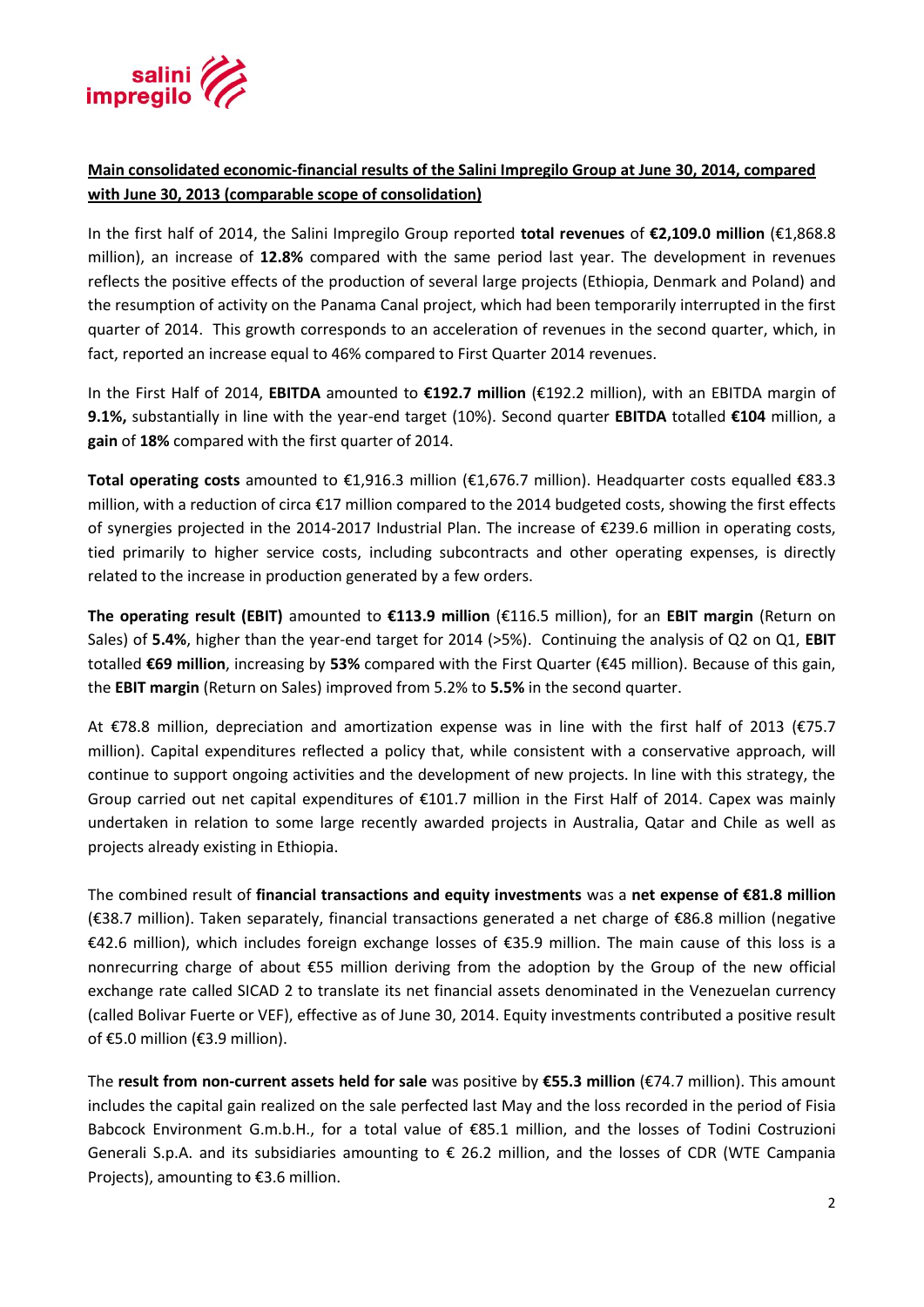

The **profit for the period** amounted to **€75.2 million** (€110.7 million). The result attributable to minorities totalled €4.0 million (-€0.2 million). The Group net result (after minorities) amounted to €79.3 million (€110.5 million).

\*\*\*\*\*\*\*\*

The **net financial position**, **negative for €417.7 million** at June 30, 2014, improved significantly compared with March 31, 2014 (negative for €634.0 million), and returned towards the level recorded at December 31, 2013 (-€331.7 million). At June 30, 2014, gross financial debt stood at €1,466.7 million and was reduced by circa €270 million (in the Second Quarter the reduction equalled circa €375 million). More specifically, the following factors had a positive impact on the net financial position: the capital increase, which generated net proceeds of €162 million, and proceeds from the sale of some participations. At June 30, 2014, total Group liquidity amounted to €981 million, of which €645 million of cash directly controlled by the Group. Please note that, during the same period, net working capital increased by more than €358 million, due mainly to executed work in progress (over €250 million), in particular at certain large projects in Ethiopia, Denmark and Nigeria.

The ratio of NFP/ equity is equal to 0.37, in line with the data at December 31, 2013.

Insofar as gross indebtedness is concerned, one must mention that the bond issue issued by Impregilo International Infrastructures NV for an amount of €150 million will mature in November 2015.

Lastly, please note that in July the Group received contractually stipulated advances from customers for a total of about €100 million that were not reflected in the accounts at June 30, 2014, but will further improve the net financial position and help align it with the target projected for the end of 2014.

\*\*\*\*\*\*\*\*

Major **new orders** booked in the first half of 2014, which totalled **€3.5 billion,** include the following:

- Lima Metro (Peru): the total value of the project is \$8.6 billion, with the value of the construction work amounting to \$3.0 billion, of which the Salini Impregilo Group has a 25.5% share (valued at about €555 million). The value for the Group is rounded out by its share of the concessions (18.3%), for a total portfolio value for almost €580 million.
- Lietavská Lúčka Dubná Skala highway (Slovakia): Salini Impregilo is the leader of the consortium with a 75% stake, and the total value of the contract is €410 million.
- Brenner Tunnel project: Salini Impregilo, in partnership with other companies, was awarded the construction of two lots of the project. The total value of the first lot ("Tulfes – Pfons") is about €380 million, and Salini Impregilo's share is 49%. In addition, on July 7, 2014, Salini Impregilo, as leader of another consortium, was awarded the second lot for the underground tunnel crossing of the Isarco River, the total value of which is about €300 million; Salini Impregilo's share is 41%.
- Other backlog variations totalled more than €1.5 billion. The most important projects include the following:
	- $\checkmark$  The Verona-Padua High Speed Rail Line project (IRICAV2), for about  $\epsilon$ 600 million (backlog reintegration);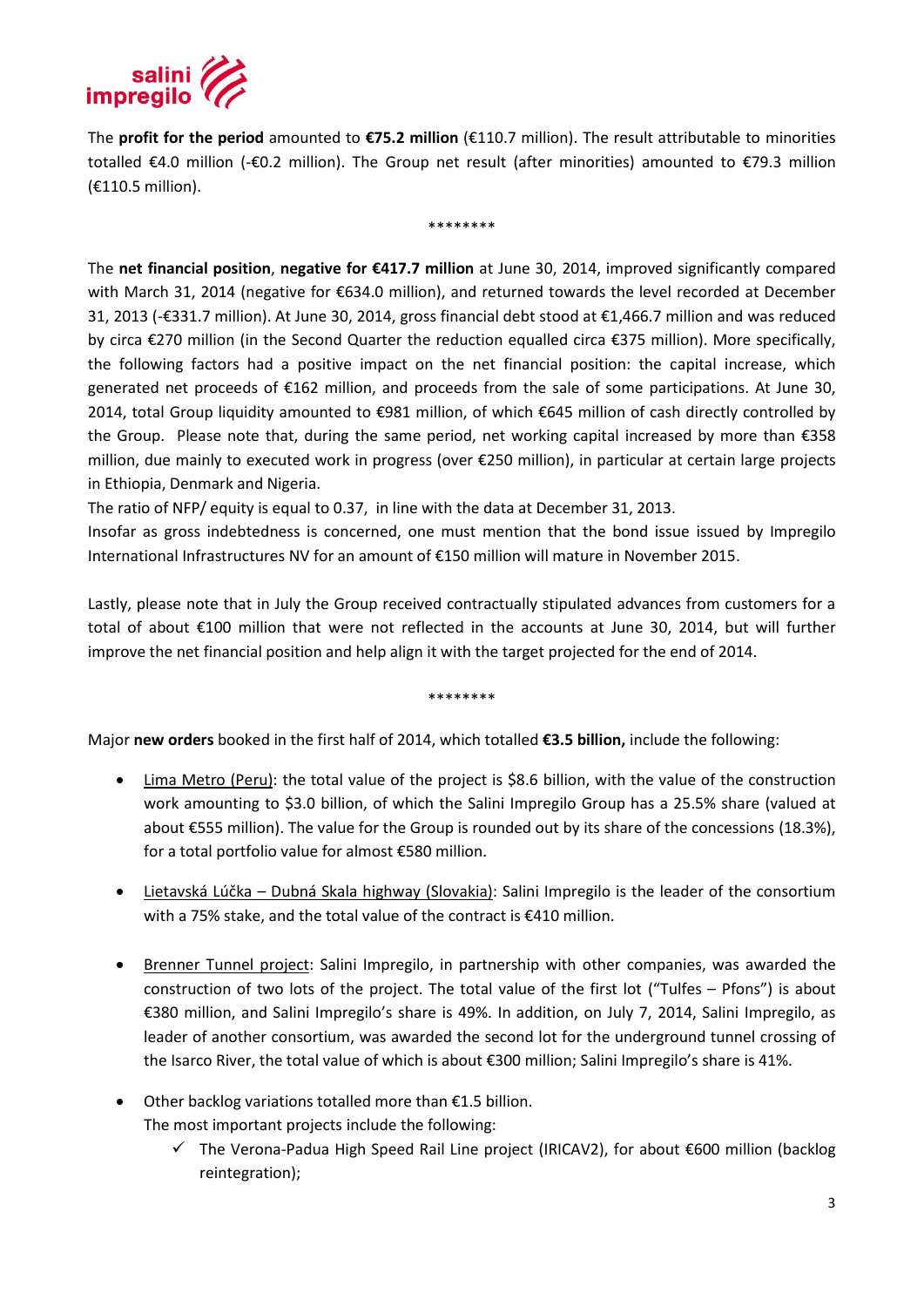

 $\checkmark$  A new contract change for the Porto Cabello project (Venezuela) for about  $\epsilon$ 300 million (contract change order).

During the First Half, Salini Impregilo was informed that it had submitted the winning bids for various projects, for a total value of more than  $\epsilon$ 1.1 billion not included in the order intake. The Company is awaiting the outcome of the respective tender procedures.

At June 30, 2014, the **total order backlog** amounted to about **€28.6 billion** (€28.2 billion at December 31, 2013), including €21.4 billion in the Construction area and €7.2 billion in the Concessions area (full-life value).

\*\*\*\*\*\*\*\*

#### **Key events of the first half of 2014**

As mentioned earlier in the press release of March 19, 2014, the transaction involving the sale of the entire share capital of Fisia Babcock Environment GmbH closed on May 7, 2014. This transaction, which, as specified above, contributed to improving the net financial position by €55 million, is consistent with the process of focusing the Group on its core construction business and divestiture of non-core assets.

On June 25, 2014, Salini Impregilo and Salini Costruttori completed a share placement with qualified institutional investors in Italy and abroad. The offering included the following:

- 44,740,000 newly issued Salini Impregilo common shares, without par value, regular ranking for dividends, equal to 9.96% of Salini Impregilo's share capital, at a price of €3.70 per share (the "Offering Price"), for a total gross consideration of €165,538,000;
- 94,000,000 Salini Impregilo common shares, without par value, regular ranking for dividends, held by Salini Costruttori, at a price of €3.70 per share, for a total gross consideration of €347,800,000;
- an additional 4,050,000 Salini Impregilo common shares, without par value, regular ranking for dividends, at a price of €3.70 per share, for a total gross consideration of €14,985,000 related to the overallotment option (so-called "Greenshoe") exercised on July 18, 2014, by Goldman Sachs International, Mediobanca and Banca IMI.

Further to the transactions described above, Salini Impregilo's share capital currently amounts to €544,740,000 and is comprised of 493,788,182 shares, without par value, as follows:

| Total number of common shares issued and subscribed:  | 492,172,691 |
|-------------------------------------------------------|-------------|
| Total number of savings shares issued and subscribed: | 1,615,491   |

As a result of the transactions described above, the interest held by Salini Costruttori S.p.A. in the Company's voting share capital decreased from 89.99% to 61.9%, with the remaining 38.1% held by the market.

This transaction, in addition to increasing the share float and broadening the shareholder base with the inclusion of important Italian and international institutional investors, also strengthened the Group's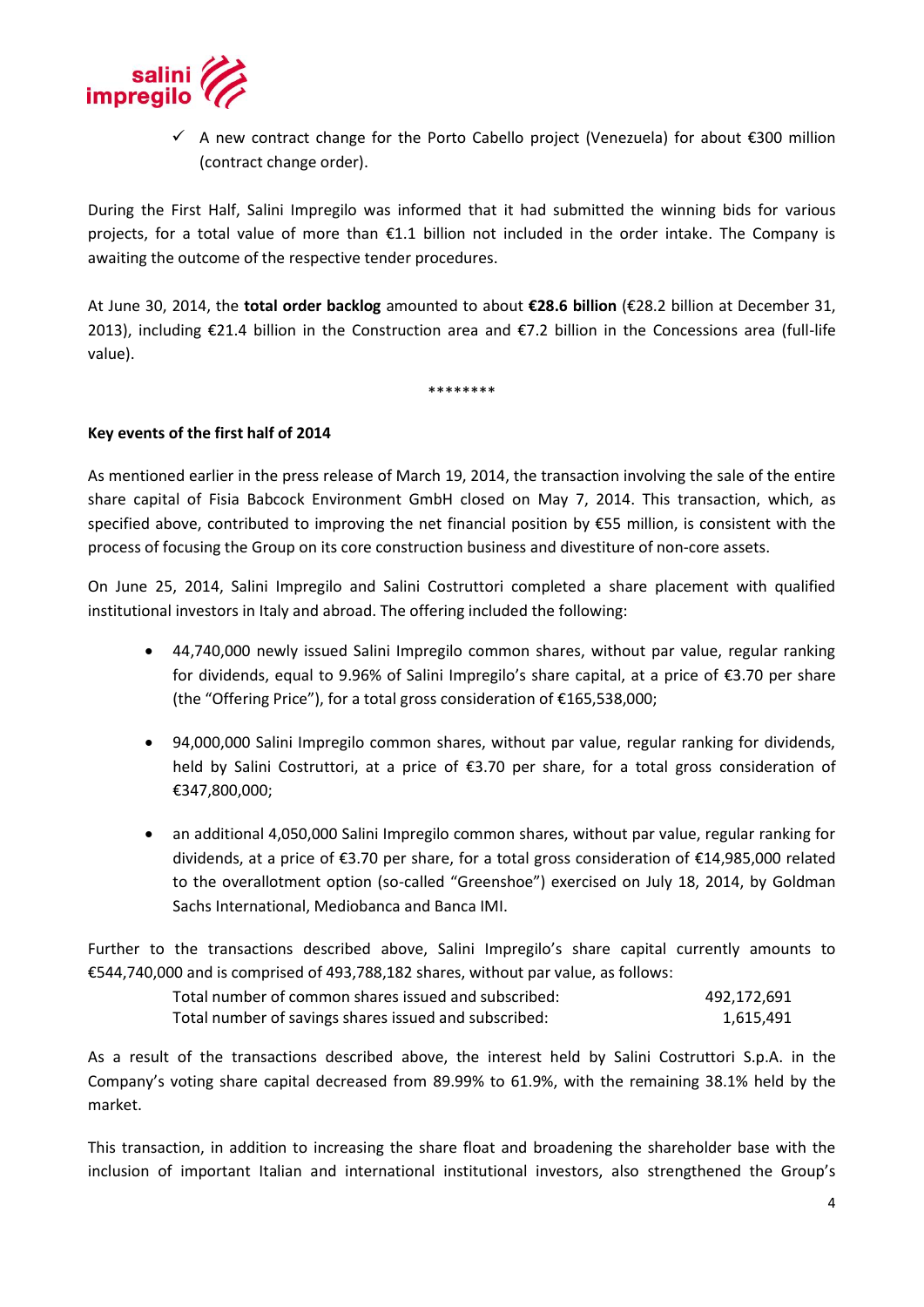

financial structure, which is a prerequisite for the implementation of the 2014-2017 Industrial Plan. It should be noted that following the secondary placement, Salini Costruttori has totally reimbursed its debt versus Salini Impregilo S.p.A.

#### **Business outlook for the current year**

The improved results for the Second Quarter and for the First Half of 2014, as a whole, show that the Group's operating performance and economic results are aligned with the announced targets for 2014.

\*\*\*\*\*\*\*\*

*Massimo Ferrari, in his capacity as Director in charge of the preparation of the company's accounting documents, declares, pursuant to Section 2 of Article 154* bis *of the Italian Uniform Financial Code, that the information contained in this press release corresponds to the accounting documents, books and entries.*

*\*\*\*\*\*\*\*\*\**

#### **For further information:**

**Corporate Identity & Communication Investor Relations** Luigi Vianello Lawrence Y. Kay Tel. +39 06 6776 595 Tel. + 39 02 4442 2024 email[: l.vianello@salini-impregilo.com](mailto:l.vianello@salini-impregilo.com)

*Business Communications CDR Communication srl* Angela Randolph Silvia Di Rosa Tel. + 39 06 6776 412 Tel +39 335 78 64 209

**RLM Finsbury** Edward Simpkins Charles O'Brien Tel. + 44 (0)207 251 3801

email: [a.randolph@salini-impregilo.com](mailto:a.randolph@salini-impregilo.com) email[: silvia.dirosa@cdr-communication.it](mailto:silvia.dirosa@cdr-communication.it)

*\*\*\*\*\*\*\*\**

*The consolidated reclassified schedules of the income statement and statement of financial position of the Salini Impregilo Group at June 30, 2014, are attached.*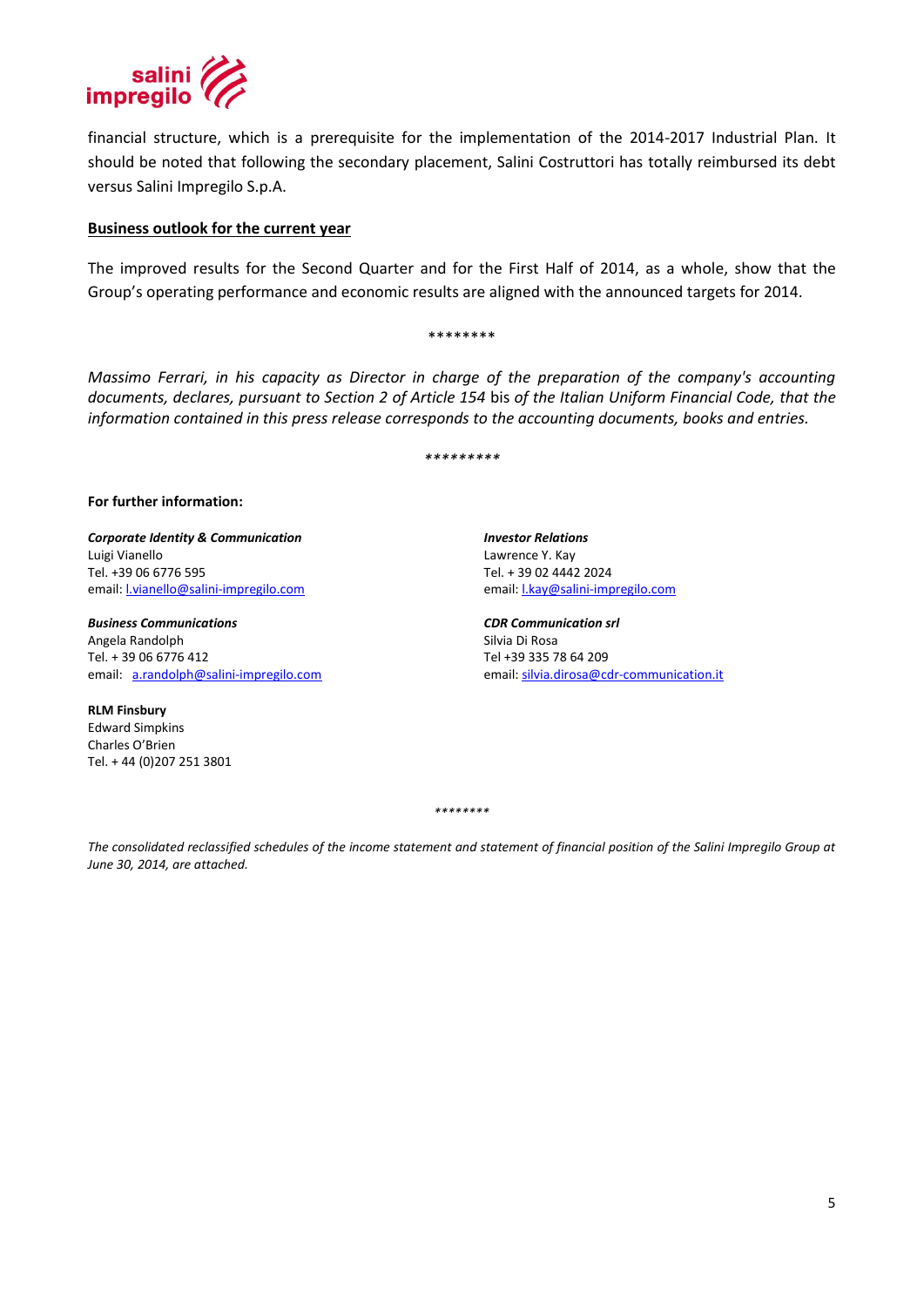

# **RECLASSIFIED INCOME STATEMENT OF SALINI IMPREGILO**

|                                                                       |               | 1st Half 2013* of     |            |
|-----------------------------------------------------------------------|---------------|-----------------------|------------|
|                                                                       |               | Salini Group restated |            |
| Thousand $\epsilon$                                                   | 1st Half 2014 | on comparable basis   | change     |
| Operating revenue                                                     | 2,073,373     | 1,834,432             | 238,941    |
| Other revenue                                                         | 35,596        | 34,398                | 1,198      |
| <b>Total revenue</b>                                                  | 2,108,969     | 1,868,830             | 240,139    |
| Costs                                                                 | (1,916,282)   | (1,676,663)           | (239, 619) |
| <b>Gross operating profit</b>                                         | 192,687       | 192,167               | 520        |
| Gross operating profit %                                              | 9.1%          | 10.3%                 |            |
| Amortisation and deprecation                                          | (78, 783)     | (75, 679)             | (3, 104)   |
| <b>Operating profit (loss)</b>                                        | 113,904       | 116,488               | (2, 584)   |
| Return on Sales %                                                     | 5.4%          | 6.2%                  |            |
| Net financing costs                                                   | (86, 776)     | (42, 615)             | (44, 161)  |
| Net gains on investments                                              | 4,987         | 3,899                 | 1,088      |
| Net financing costs and net gains on investments                      | (81, 789)     | (38, 716)             | (43, 073)  |
| Profit (loss) before tax                                              | 32,115        | 77,772                | (45, 657)  |
| Income tax expense                                                    | (12, 204)     | (41,733)              | 29,529     |
| Profit (loss) from continuing operations                              | 19,911        | 36,039                | (16, 128)  |
| Profit from discontinued operations                                   | 55,314        | 74,670                | (19, 356)  |
| Profit (loss) for the period                                          | 75,225        | 110,709               | (35, 484)  |
| Non-controlling interests                                             | 4,065         | (176)                 | 4,241      |
| Profit (loss) for the period attributable to the owners of the parent | 79,290        | 110,533               | (31, 243)  |
|                                                                       |               |                       |            |

(\*) economic data for the first half of 2013 have been restated in accordance with IFRS 5,10 and 11.